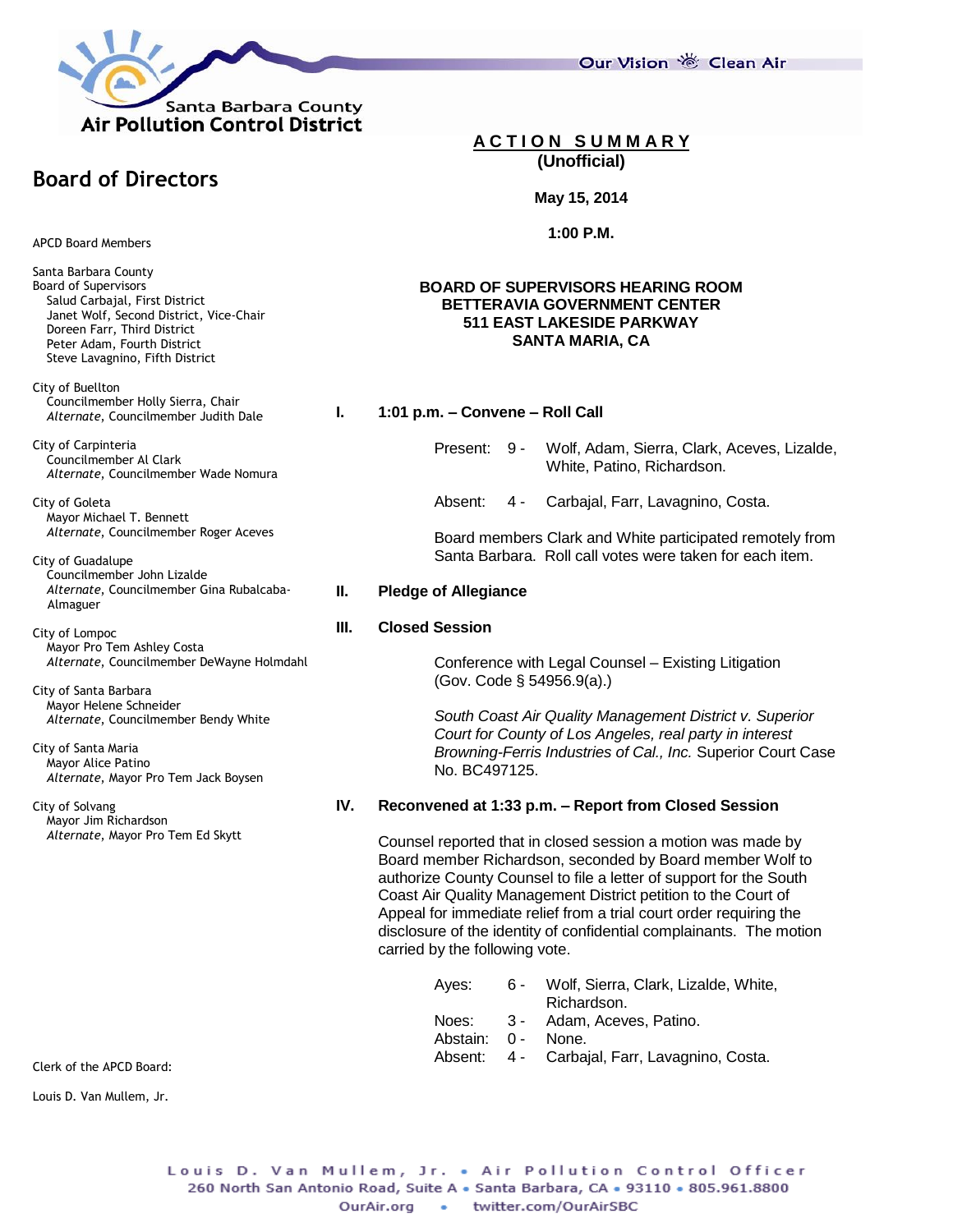## **V. Approval of minutes of the March 20, 2014 meeting.**

A motion was made by Board member Wolf, seconded by Board member Patino that the minutes be approved. The motion failed by the following vote. The minutes will be continued to the next meeting for approval.

| Aves: | 4 -        | Wolf, Adam, Patino, Richardson.                     |
|-------|------------|-----------------------------------------------------|
| Noes: | $\Omega$ - | None.                                               |
|       |            | Abstain: 5 - Sierra, Clark, Aceves, Lizalde, White. |
|       |            | Absent: 4 - Carbajal, Farr, Lavagnino, Costa.       |

# **ADMINISTRATIVE**

## **Approved by vote on one motion. These items read only on request of Board members.**

# **A-1) Receive and file the minutes from the December 11, 2013 meeting of the APCD Community Advisory Council.**

A motion was made by Board member Patino, seconded by Board member Lizalde that this matter be received and filed. The motion carried by the following vote.

| Ayes: 9 - Wolf, Adam, Sierra, Clark, Aceves, Lizalde, White, Patino, Richardson. |
|----------------------------------------------------------------------------------|
| Noes: 0 - None.                                                                  |
| Abstain: 0 - None.                                                               |
| Absent: 4 - Carbaial, Farr, Lavagnino, Costa.                                    |
|                                                                                  |

#### **A-2) Receive and file the summary of the emission-reduction grant agreements approved by the Air Pollution Control Officer for the period of March 7, 2014 through May 1, 2014 in accordance with Board Resolution Number 02-16.**

A motion was made by Board member Patino, seconded by Board member Lizalde that this matter be received and filed. The motion carried by the following vote.

- Ayes: 9 Wolf, Adam, Sierra, Clark, Aceves, Lizalde, White, Patino, Richardson.
- Noes: 0 None.
- Abstain: 0 None.
- Absent: 4 Carbajal, Farr, Lavagnino, Costa.

#### **A-3) Receive and file the summary of notices of violation issued and penalty revenue received during the months of March and April 2014.**

A motion was made by Board member Patino, seconded by Board member Lizalde that this matter be received and filed. The motion carried by the following vote.

- Ayes: 9 Wolf, Adam, Sierra, Clark, Aceves, Lizalde, White, Patino, Richardson.
- Noes: 0 None. Abstain: 0 - None.
- Absent: 4 Carbajal, Farr, Lavagnino, Costa.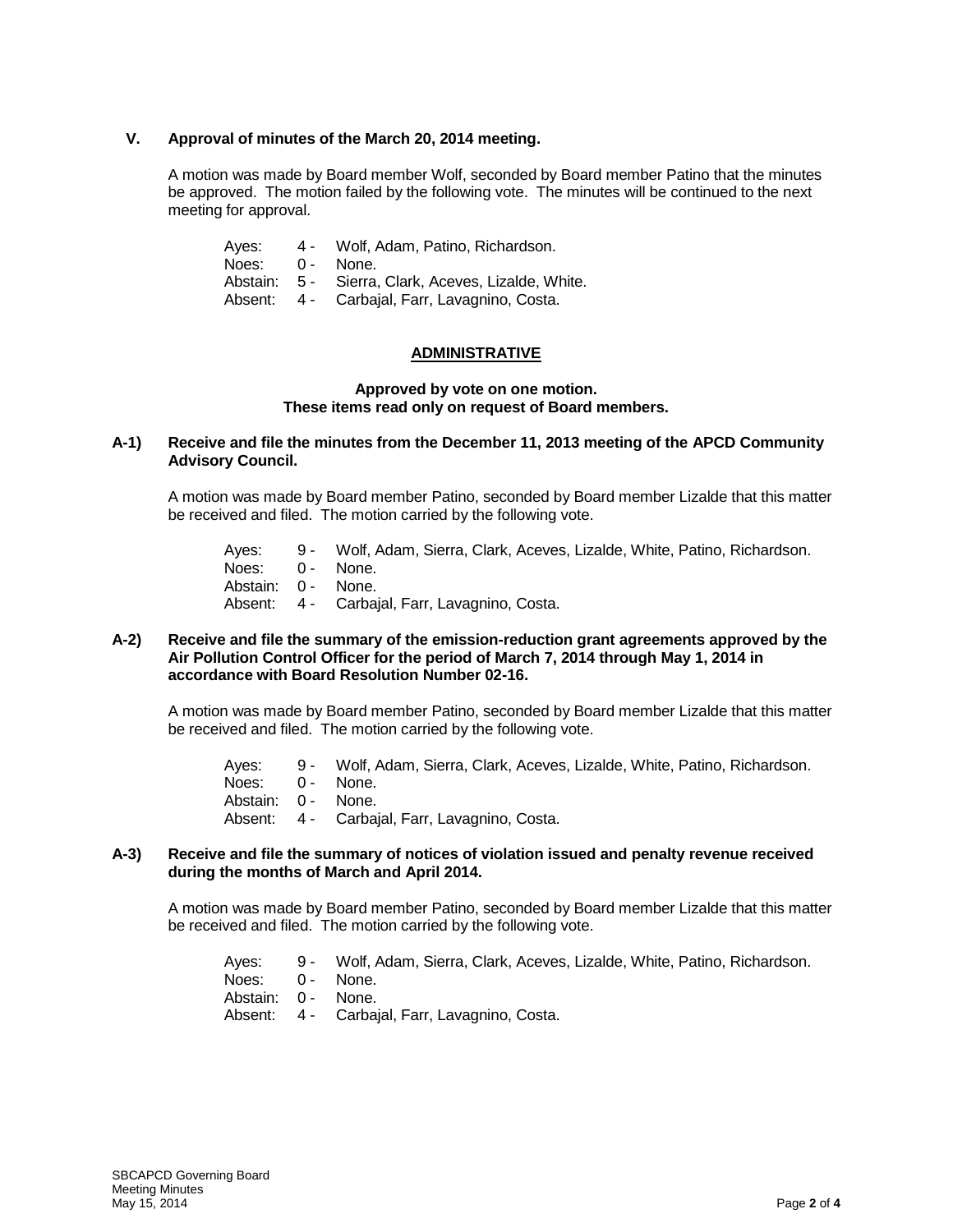## **A-4) Consider recommendation of the APCD Hearing Board Nominating Committee to reappoint David Schmarje to the Professional Engineer position on the APCD Hearing Board for a three-year term.**

A motion was made by Board member Patino, seconded by Board member Lizalde to reappoint David Schmarje to the Professional Engineer position on the APCD Hearing Board for a three-year term. The motion carried by the following vote.

- Ayes: 9 Wolf, Adam, Sierra, Clark, Aceves, Lizalde, White, Patino, Richardson.
- Noes: 0 None.
- Abstain: 0 None.
- Absent: 4 Carbajal, Farr, Lavagnino, Costa.

## **A-5) Receive and file the Fiscal Year 2012-13 Financial Audit which includes:**

- **a) Fiscal Year 2012-13 APCD** *Comprehensive Annual Financial Report* **(CAFR), also containing the** *Financial Audit Report***;**
- **b) The Independent Auditors'** *Report on Internal Control over Financial Reporting and on Compliance and Other Matters***;**
- **c) The Independent Auditors'** *Report on Compliance with Requirements Applicable to Major Program and on Internal Control over Compliance in Accordance with OMB Circular A-133;* **and**

## **d) The Independent Auditors'** *Report on Supplementary Information – Schedule of Expenditures of Federal Awards.*

A motion was made by Board member Patino, seconded by Board member Lizalde that this matter be received and filed. The motion carried by the following vote.

- Ayes: 9 Wolf, Adam, Sierra, Clark, Aceves, Lizalde, White, Patino, Richardson.
- Noes: 0 None.
- Abstain: 0 None.
- Absent: 4 Carbajal, Farr, Lavagnino, Costa.

## **A-6) Receive an update on the California Energy Commission grant award to the Central Coast – Charge Ahead Project (CC-CAP) for electric vehicle charging infrastructure.**

A motion was made by Board member Patino, seconded by Board member Lizalde that this matter be received. The motion carried by the following vote.

- Ayes: 9 Wolf, Adam, Sierra, Clark, Aceves, Lizalde, White, Patino, Richardson.
- Noes: 0 None.
- Abstain: 0 None.
- Absent: 4 Carbajal, Farr, Lavagnino, Costa.

## **PUBLIC COMMENT PERIOD**

**Persons desiring to address the APCD Board on any subject within the jurisdiction of the Board that is not included as part of the agenda must complete and deliver to the Clerk the "Request to Speak" form which is available at the Hearing Room entrance prior to the commencement of this comment period. Comments shall be limited to fifteen minutes, divided among those desiring to speak, but no person shall speak longer than three minutes.**

There were no public comments.